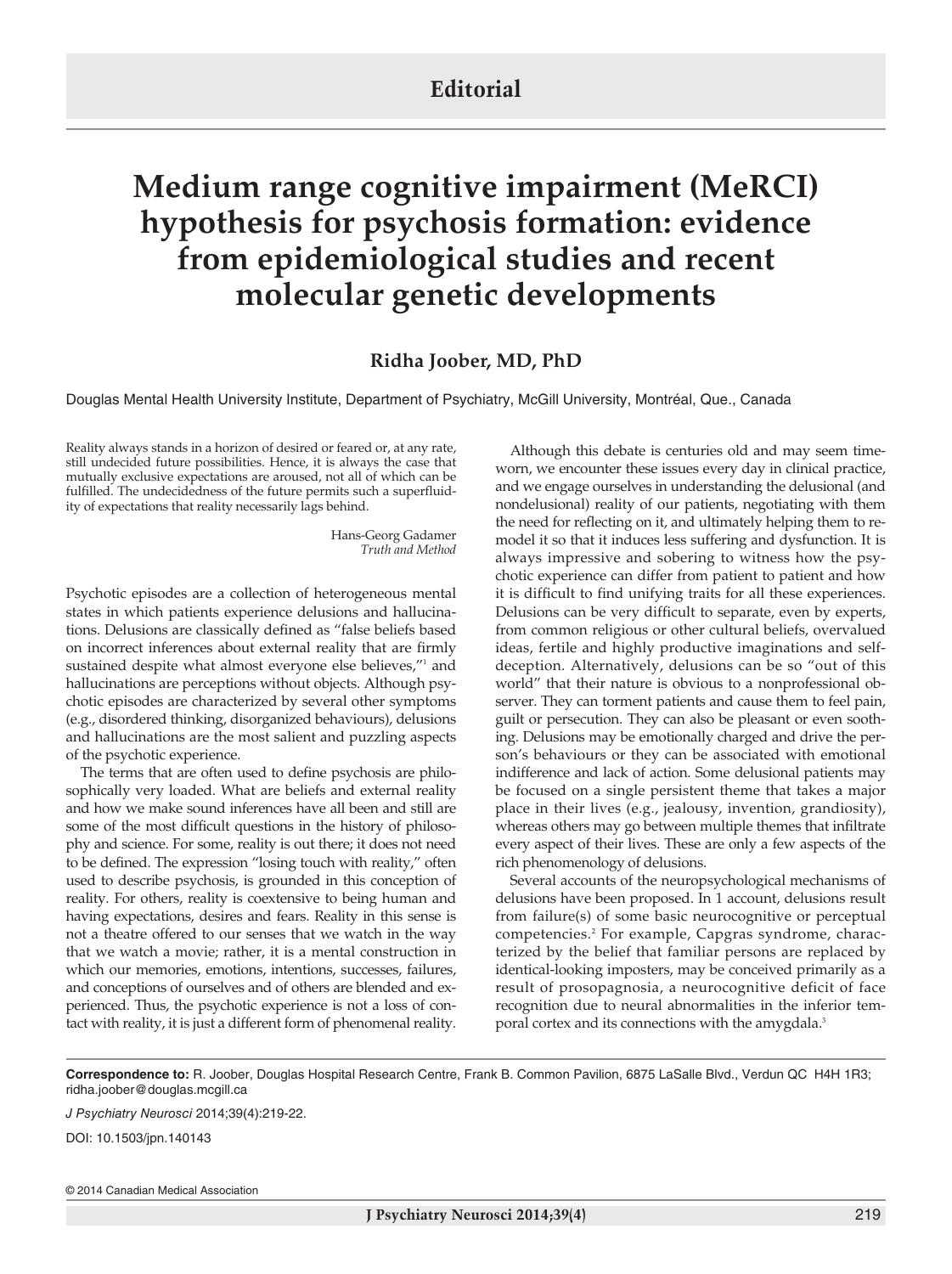Another account of delusion formation relying on neural abnormalities is derived from the prediction error theory. According to this theory, individuals construct expectations about the world and how it should work (i.e., reality), and these expectations are constantly monitored for departure from established regularities. Any unexpected event generates a prediction error signal (encoded at least in part by dopamine burst in the mesolimbic system) that drives attention toward the unexpected happening and allows new interpretations and updated beliefs. In this framework, faulty prediction error signalling due to deregulated dopamine neurotransmission, as documented in schizophrenia, results in major mobilization of attentional recourses and significant attributions to events/ideas or internal representations that will morph into delusions. 4

A third account of the development of delusions stipulates the existence of cognitive abnormalities, such as reasoning biases<sup>5,6</sup> (e.g., jumping to conclusion, belief inflexibility, extreme responding) or faulty updating of the probability of already formed hypotheses in the presence of new information. 7

Evidently, these mechanisms may combine to account for the development and maintenance of delusions. For example, it is possible that abnormal experiences due to cognitive deficits in specific instrumental domains (e.g., face recognition, perceptions of the external world and of the self) may generate abnormal perceptions/experiences, which in the presence of cognitive biases will lead to slanted interpretations that depart substantially from the expected regularities, thus generating strong expectation error signals that may lead to delusion beliefs (for a more detailed discussion see Bortolotti 8 ).

Hallucinations may be as protean in nature as delusions. They may affect various perceptive modalities, be experienced as "true" perceptions or as unusual and ineffable new perceptual experiences. From a cognitive point of view, parallel theories of faulty concepts (delusions) and faulty percepts (hallucinations) have been put forward. <sup>4</sup> The rest of this editorial will focus, without significant loss of generalizability, on delusions as a major component of psychotic experience.

This brief discussion of the phenomenology of delusions and the main cognitive theories proposed to explain their mechanisms is not meant to be exhaustive, but rather to highlight that they are, as is likely the case with all psychotic symptoms, very complex psychological constructs rooted in mechanisms that are still poorly understood. Nonetheless, it appears from the above descriptions that the basic cognitive mechanisms supporting the formation of delusions, such as "expectations updating," "jumping to conclusions," "Bayesian updating of priors," "statistical reasoning" and possibly other advanced cognitive schemata, are the same mechanisms involved in normal thinking, although they seem to operate at a suboptimal level, resulting in faulty inferences. From this, one can expect that delusional thinking is more likely to appear under conditions of mild/moderate cognitive deficits that impair inferential thinking so that it results in faulty inferences, but less likely to appear under profound cognitive deficits that obliterate profoundly inferential thinking. Of course, it is also expected that superior cognitive abilities may prevent inferential thinking errors and protect against delusional thinking. This is what we call the "medium range cognitive impairment (MeRCI) hypothesis of psychosis formation."

The rest of this editorial presents some evidence supporting this hypothesis, using epidemiological and molecular genetic data. It focuses on examples from 3 main disorders: Alzheimer disease, intellectual deficits and schizophrenia.

A recent review indicates that the prevalence of delusions in patients with Alzheimer disease vary between 15% and 76%. <sup>9</sup> Remarkably, there is some consistency in the literature indicating that psychotic symptoms, both delusions and hallucinations, tend to happen in the first few years after the onset of the disease and tend not to persist more than several months thereafter. In a recent comprehensive review of psychotic symptoms in patients with Alzheimer disease, it was reported that in most cases psychotic symptoms occur in the first 2 years after onset of illness, plateau in the third year and tend to wane after several months of evolution. 10,11 There is also consistent evidence of a correlation between cognitive decline and the presence of delusions and hallucinations.<sup>10</sup> These observations support the idea that psychotic symptoms are more likely to be observed in the early course of dementia, when cognitive abilities are still compatible with inferential thinking, albeit less than optimally, but that they tend to disappear when the cognitive decline deepens to the point that inferential thinking becomes unsustainable.

In the last few years, a number of epidemiological studies sought to determine the prevalence of psychotic symptoms among individuals with intellectual deficits. In the Lundby cohort, the cumulative incidence of psychotic disorders was 8%, which is significantly higher than in the general population. <sup>12</sup> In this study, psychiatric disorders, including schizophrenia, were more prevalent in individuals with mild than in those with moderate intellectual disability. In another study specifically designed to compare the rate of psychopathology in 2 community groups with varying degrees of intellectual disability, it was reported that psychotic disorders were significantly overrepresented in patients with mild/moderate than in those with severe/profound intellectual deficits. <sup>13</sup> In a third study comparing the prevalence of psychiatric manifestations in individuals with intellectual deficiencies stratified according to the degree of intellectual challenge, patients with moderate deficits were significantly more likely to present psychotic symptoms, both hallucinations and delusions. <sup>14</sup> Thus, the MeRCI hypothesis of psychosis formation finds some support.

Schizophrenia is typically defined by the presence of psychotic symptoms. It is now well established that schizophrenia is associated with mild cognitive deficits in different domains and that these deficits often predate the onset of the disorder and may deepen before the onset of psychotic symptoms. In the British cohort, Jones and colleagues<sup>15</sup> have shown that patients in whom schizophrenia developed had lower educational test scores at ages 8, 11 and 15 years and that there was a correlation between the risk for schizophrenia and test scores. In a historical cohort, Zammit and colleagues<sup>16</sup> found that high premorbid IQ scores were protective against psychotic disorders. Finally, in the Dunedin cohort, a prospective follow-up study, <sup>17</sup> it was reported that individuals in whom schizophrenia developed had a significantly lower IQ than healthy controls (93.63 v. 101.05) before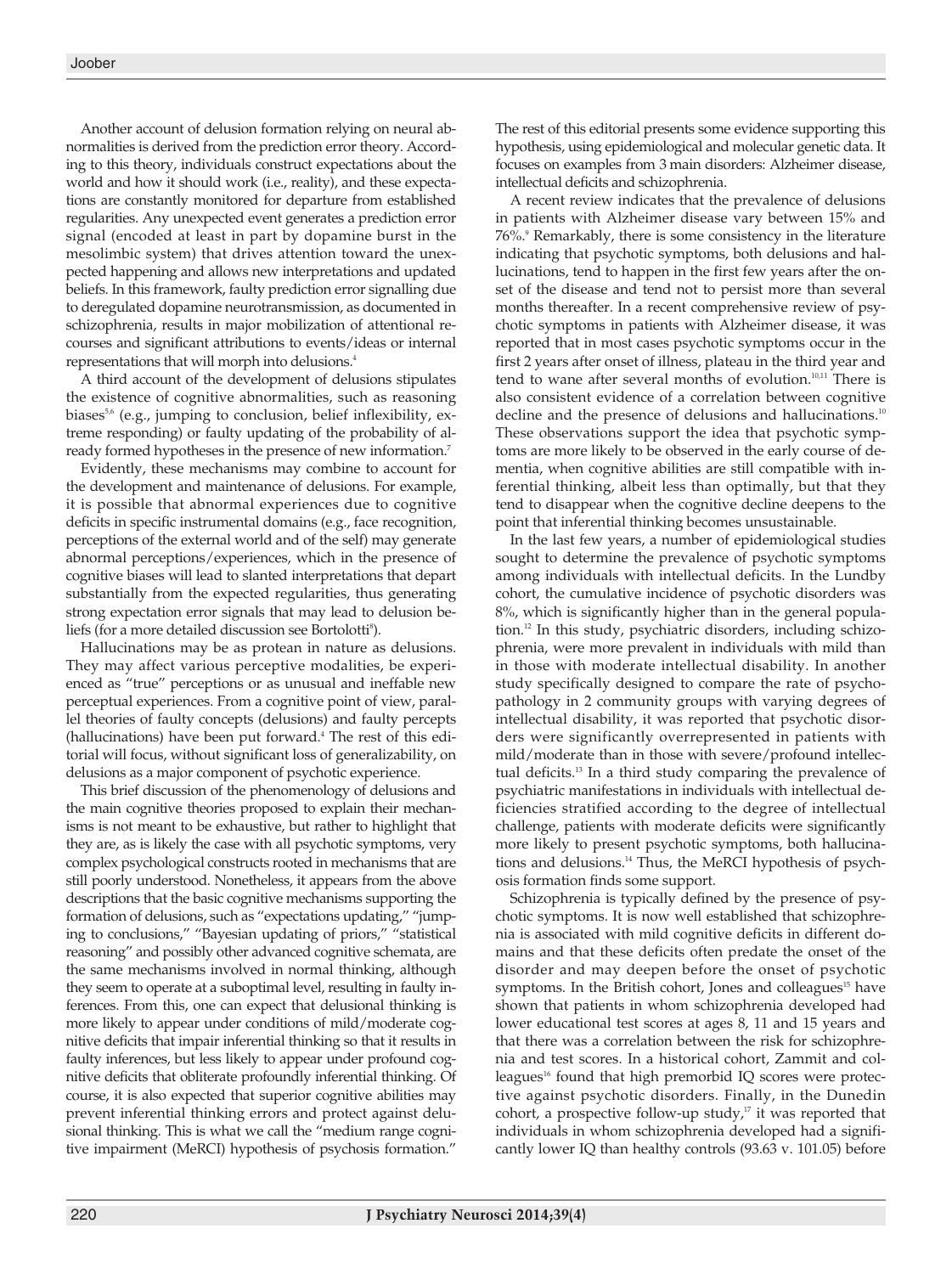the age of 13 years, with a further decline of 6 IQ points between age 13 and adulthood. Thus, it appears that there is a clear consistency across disorders, indicating that psychotic symptoms are more likely to happen within MeRCI.

Interestingly, most of the genetic findings in the field of intellectual deficit, early neurodevelopmental disorders and schizophrenia are compatible with the MeRCI hypothesis of psychosis formation. First, rare and highly penetrant genetic mutations (both point mutations and cytogenetic rearrangements) that have been frequently implicated in individuals with intellectual deficits have very rarely been identified in those with schizophrenia. As these mutations are often responsible for severe mental deficits, it is likely that they impair cognitive functioning to the point that inferential thinking is severely compromised, rendering delusional beliefs impossible to form. In contrast to these severe genetic mutations, in the last few years, a large number of genetic copy number variations (CNVs) have been associated with several neurodevelopmental disorders, most frequently intellectual deficits, but also autism, epilepsy and schizophrenia. In what is probably the largest investigation of these CNVs, Kirov and colleagues<sup>18</sup> determined the penetrance and the selective pressure imparted by 70 "developmental" CNVs on developmental delay/intellectual deficiency (DD), autism-spectrum disorders (ASD) and various congenital malformations (CM) on the one hand and schizophrenia on the other hand. This analysis was based on 13 465 patients with schizophrenia, 32 587 patients with DD/ASD/CM and 17 873 healthy controls and revealed a very strong correlation between selective pressure (a measure of severity) imparted by these mutations and penetrance (probability of having the phenotype given that the patient is a carrier of the mutation) for  $DD/ASD/CM$  (0.83;  $p < 0.001$ ). Most interestingly, severe CNVs that are highly penetrant for DD/ASD/CM (e.g., Angelman/Prader-Willi, Williams–Beuren syndrome, 1q36 deletion syndrome) were not observed in patients with schizophrenia, which strongly suggests that psychotic disorders do not develop in the context of severe/highly penetrant mutations that cause severe intellectual deficits. Seventeen CNVs were reported to be associated with a significantly increased risk for schizophrenia. In carriers of these CNVs, the risk for DD/ASD/CM ranged from 13% to 100%, whereas their risk for schizophrenia was much lower (average of 6 times lower), ranging from 2% to 18%. This decreased risk for schizophrenia compared with DD/ASD/CM was true for each CNV. This suggests that the intellectual deficits imparted by these mutations represent the background for the development of psychotic disorders. Most interestingly, calculating the correlation between the penetrance for DD/ASD/CM and the penetrance for schizophrenia in the 17 CNVs associated with schizophrenia revealed that this correlation is significant (*r* = 0.66;  $p = 0.007$ ), reinforcing the idea that the risk for psychosis in carriers of these CNVs is a function of their impact on intellectual development.

From a genetic point of view, the obvious question then is why some patients with these intermediate penetrance mutations transition to psychosis but most do not. It is of course possible that carrying additional CNVs rather than only 1 CNV may increase the risk for psychosis. However, if the

MeRCI hypothesis presented here is correct, individuals with a higher load of CNVs would have greater developmental delays/intellectual deficits, thus they might be less likely to present psychotic symptoms. There is in fact some evidence to suggest that this is true. In a very large study  $(n = 32587)$ by Girirajan and colleagues<sup>19</sup> specifically designed to test the effect of multiple CNVs on the phenotypic expression of developmental disorders, it was reported that median IQ correlates with the number of genes disrupted by the CNVs (which correlates with the number of CNVs). It was also reported that in patients having multiple hits, the severity of the developmental disorder is much greater, but not a single case of schizophrenia or psychotic disorder has been reported. Interestingly, Kirov and colleagues<sup>18</sup> also tested the multiple hit hypothesis and reported no additional CNVs in patients with schizophrenia compared with those who did not have the disorder. Thus the question remains why some CNV carriers transition to psychosis and others do not. However, if the MeRCI hypothesis for psychosis formation is correct, the answer to this question should not involve higher genetic load affecting the cognitive functioning.

Finally, in a genome-wide association study (GWAS) investigating genetic variations with high frequency and very low penetrance (single nucleotide polymorphisms [SNPs]), it has been shown that patients with schizophrenia have lower cognitive polygenic scores than controls and that the polygenic scores for schizophrenia were associated with lower general cognitive ability. <sup>20</sup> In addition, in this same study, many of the SNPs that were robustly associated with schizophrenia through GWASs were linked with mild cognitive deficits, a result that echoes many other studies that reported an association between GWAS schizophrenia SNPs and lower cognitive abilities.<sup>21,22</sup>

Some implications for the understanding of the genetics of psychosis may be gleaned from the MeRCI hypothesis for psychosis formation and the genetic literature discussed here. Indeed, it might be argued that CNVs may be the most informative genetic variations with regard to the mechanisms of psychotic disorders. This is because the penetrance of CNVs with regard to psychosis is several times greater than the penetrance of SNPs implicated in schizophrenia. In the absence of causative rare and highly penetrant mutations,<sup>23</sup> it may be assumed that the mechanisms imparted by CNVs toward psychosis will be the most informative from a genetic point of view. Thus any understanding of the mechanisms by which CNVs lead to psychosis will be of the highest value. It appears that the involvement of CNVs in psychotic symptoms is contingent on their effects on cognition in a rather nonspecific fashion. Indeed, the high and significant correlation between the penetrance of CNVs for schizophrenia and for DD/ASD/CM in conjunction with the much higher penetrance of these mutations to DD/ASD/CM compared with their penetrance for schizophrenia strongly favour a nonspecific effect (mainly through a reduction of the cognitive abilities to the medium range) of these mutations. This brings us to the interesting question of whether the genetics of schizophrenia could be explained to a large extent, if not entirely, by the genetics of the MeRCI.